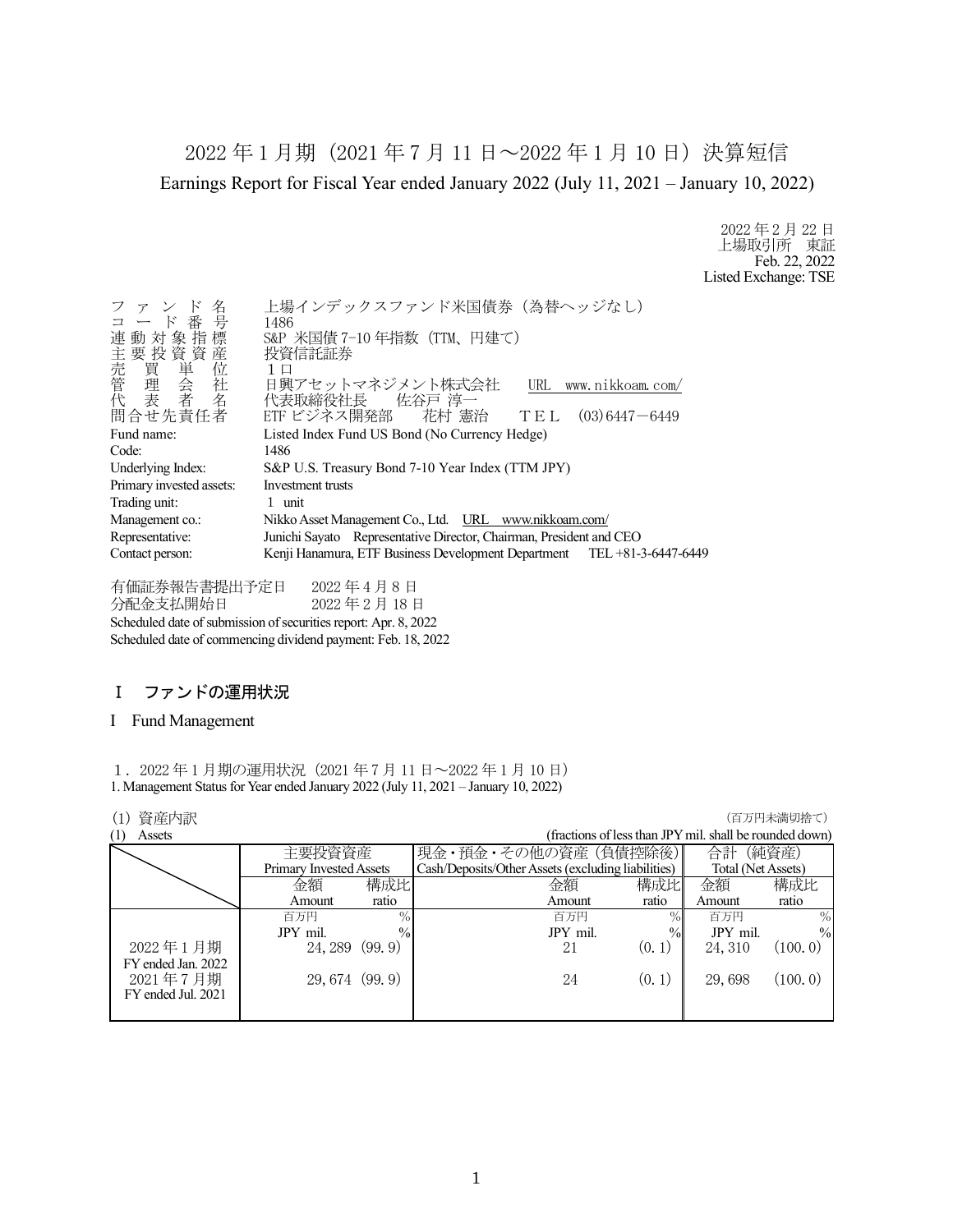## (2) 設定・解約実績

#### (2) Creation and Redemption

|                                                      | 前計算期間末発行済口数<br>No. of Issued Units at End of<br>Previous Fiscal Period | 設定口数<br>No. of Units<br>Created<br>(②) | 解約口数<br>No. of Units<br>Redeemed<br>(③) | 当計算期間末発行済口数<br>No. of Issued Units at End of<br><b>Fiscal Period</b><br>$(①+②-③)$ |
|------------------------------------------------------|------------------------------------------------------------------------|----------------------------------------|-----------------------------------------|-----------------------------------------------------------------------------------|
|                                                      | 千口                                                                     | 千口                                     | 千口                                      | 千口                                                                                |
|                                                      | '000 units                                                             | '000 units                             | '000 units                              | '000 units                                                                        |
| 2022年1月期                                             | 1,377                                                                  | 332                                    | 595                                     | 1, 114                                                                            |
| FY ended Jan. 2022<br>2021年7月期<br>FY ended Jul. 2021 | 1, 191                                                                 | 243                                    | 57                                      | 1,377                                                                             |

### (3) 基準価額

(3) Net Asset Value

|                                                      | 総資産<br>Total Assets<br>$\circledcirc$ | 負債<br>Liabilities<br>(②) | 純資産<br>Net Assets<br>$(\textcircled{3}(\textcircled{1}-\textcircled{2}))$ | 1日当たり基準価額<br>((3)当計算期間末発行済口数)<br>$\times$ 1)<br>Net Asset Value per 1 unit<br>((3) No. of Issued Units at End of Fiscal Period) × 1) |
|------------------------------------------------------|---------------------------------------|--------------------------|---------------------------------------------------------------------------|--------------------------------------------------------------------------------------------------------------------------------------|
|                                                      | 百万円                                   | 百万円                      | 百万円                                                                       | 円                                                                                                                                    |
|                                                      | JPY mil.                              | JPY mil.                 | JPY mil.                                                                  | <b>JPY</b>                                                                                                                           |
| 2022年1月期                                             | 24,617                                | 307                      | 24, 310                                                                   | 21,805                                                                                                                               |
| FY ended Jan. 2022<br>2021年7月期<br>FY ended Jul. 2021 | 30,074                                | 375                      | 29,698                                                                    | 21,554                                                                                                                               |

## (4) 分配金

### (4) Dividend Payment

|                                | 1口当たり分配金<br>Dividend per 1 unit |
|--------------------------------|---------------------------------|
|                                | 円<br>$_{\rm JPY}$               |
| 2022年1月期<br>FY ended Jan. 2022 | 259                             |
| 2021年7月期<br>FY ended Jul. 2021 | 257                             |

(注)分配金は売買単位当たりの金額

\*Dividend per Trading Unit

2.会計方針の変更

2. Change in Accounting Policies

① 会計基準等の改正に伴う変更 無

①Changes accompanying revision to accounting standards, etc. No ② ①以外の変更 無

②Changes other than those in ① No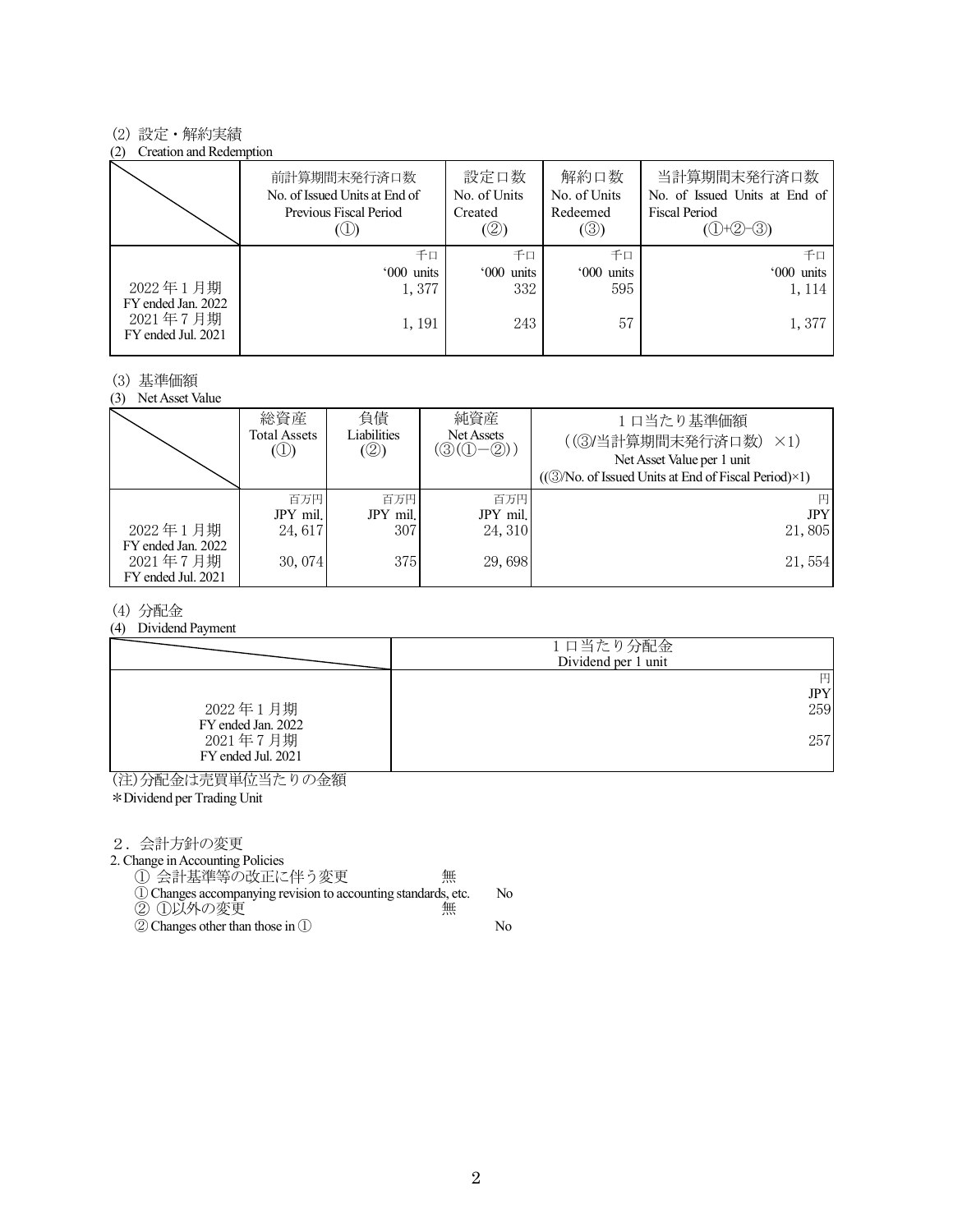# Ⅱ 財務諸表等 Financial Statements

# (1)貸借対照表 Balance Sheet

|                                                              |                                                                      | (単位:円) (Unit: JPY)                                                          |
|--------------------------------------------------------------|----------------------------------------------------------------------|-----------------------------------------------------------------------------|
|                                                              | 第10期<br>2021年7月10日現在<br>$10^{th}$ Fiscal Year<br>As of Jul. 10, 2021 | 第11期<br>2022年1月10日現在<br>11 <sup>th</sup> Fiscal Year<br>As of Jan. 10, 2022 |
| 資産の部 Assets                                                  |                                                                      |                                                                             |
| 流動資産 Current assets                                          |                                                                      |                                                                             |
| コール・ローン Call loans                                           | 400, 576, 349                                                        | 328, 496, 559                                                               |
| 投資信託受益証券 Security investment<br>trust beneficiary securities | 29, 674, 096, 398                                                    | 24, 289, 198, 257                                                           |
| 親投資信託受益証券 Parents trust<br>beneficiary securities            | 9,981                                                                | 9,980                                                                       |
| 流動資産合計 Total current assets                                  | 30, 074, 682, 728                                                    | 24, 617, 704, 796                                                           |
| 資産合計 Total assets                                            | 30, 074, 682, 728                                                    | 24, 617, 704, 796                                                           |
| 負債の部 Liabilities                                             |                                                                      |                                                                             |
| 流動負債 Current liabilities                                     |                                                                      |                                                                             |
| 未払収益分配金 Unpaid dividends                                     | 354, 120, 300                                                        | 288, 759, 100                                                               |
| 未払受託者報酬 Trustee fee payable                                  | 3, 669, 953                                                          | 3, 904, 238                                                                 |
| 未払委託者報酬 Investment trust<br>management fee payable           | 10, 276, 035                                                         | 10, 932, 047                                                                |
| 未払利息 Accrued interest expenses                               | 450                                                                  | 60                                                                          |
| その他未払費用 Other accrued expenses                               | 7,879,728                                                            | 3, 688, 378                                                                 |
| 流動負債合計 Total current liabilities                             | 375, 946, 466                                                        | 307, 283, 823                                                               |
| 負債合計 Total liabilities                                       | 375, 946, 466                                                        | 307, 283, 823                                                               |
| 純資産の部 Net assets                                             |                                                                      |                                                                             |
| 元本等 Principal and other                                      |                                                                      |                                                                             |
| 元本 Principal                                                 | 27, 558, 000, 000                                                    | 22, 298, 000, 000                                                           |
| 剰余金 Surplus                                                  |                                                                      |                                                                             |
| 期末剰余金又は期末欠損金(△)<br>Surplus (deficit) at end of period        | 2, 140, 736, 262                                                     | 2, 012, 420, 973                                                            |
| (分配準備積立金)<br>Reserve for<br>distribution                     | 24, 124, 713                                                         | 20, 473, 017                                                                |
| 元本等合計 Total principal and other                              | 29, 698, 736, 262                                                    | 24, 310, 420, 973                                                           |
| 純資産合計 Total net assets                                       | 29, 698, 736, 262                                                    | 24, 310, 420, 973                                                           |
| 負債純資産合計 Total liabilities and net<br>assets                  | 30, 074, 682, 728                                                    | 24, 617, 704, 796                                                           |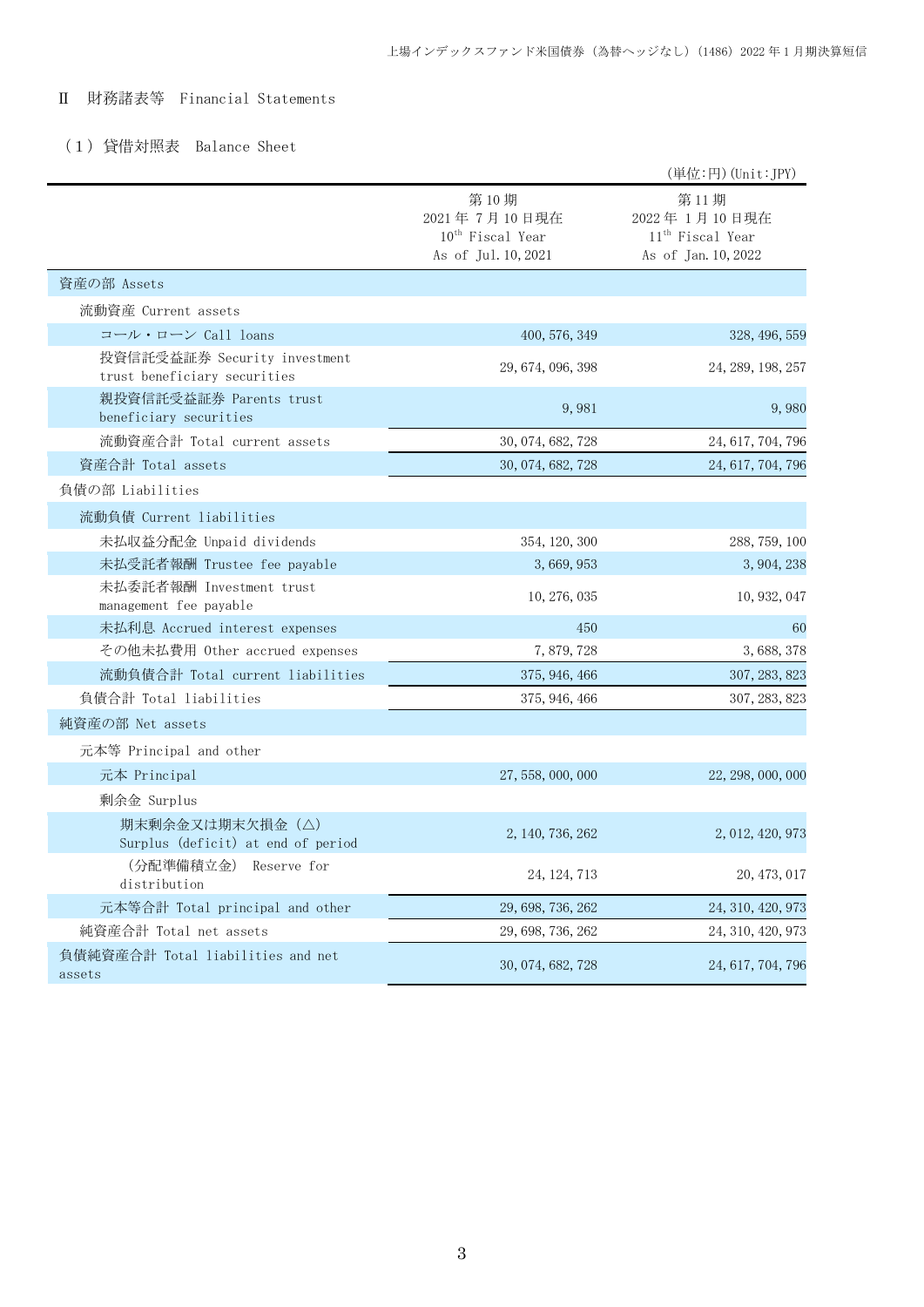上場インデックスファンド米国債券(為替ヘッジなし)(1486)2022 年 1 月期決算短信

(2)損益及び剰余金計算書 Statement of Income and Retained Earnings

|                                                                                                                           |                                                                                                                   | (単位:円) (Unit:JPY)                                                                                                 |
|---------------------------------------------------------------------------------------------------------------------------|-------------------------------------------------------------------------------------------------------------------|-------------------------------------------------------------------------------------------------------------------|
|                                                                                                                           | 第10期<br>2021年1月11日<br>自<br>至 2021年7月10日<br>10 <sup>th</sup> Fiscal Year<br>From Jan. 11, 2021<br>to Jul. 10, 2021 | 第11期<br>2021年7月11日<br>目<br>至 2022年1月10日<br>11 <sup>th</sup> Fiscal Year<br>From Jul. 11, 2021<br>to Jan. 10, 2022 |
| 営業収益 Operating revenue                                                                                                    |                                                                                                                   |                                                                                                                   |
| 受取配当金 Dividends income                                                                                                    | 376, 694, 718                                                                                                     | 303, 642, 887                                                                                                     |
| 受取利息 Interest income                                                                                                      |                                                                                                                   | 3                                                                                                                 |
| 有価証券売買等損益 Profit and loss on<br>buying and selling of securities and other                                                | 941, 125, 517                                                                                                     | 412, 808, 407                                                                                                     |
| 営業収益合計 Total operating revenue                                                                                            | 1, 317, 820, 235                                                                                                  | 716, 451, 297                                                                                                     |
| 営業費用 Operating expenses                                                                                                   |                                                                                                                   |                                                                                                                   |
| 支払利息 Interest expenses                                                                                                    | 2,943                                                                                                             | 10,823                                                                                                            |
| 受託者報酬 Trustee fee                                                                                                         | 3,669,953                                                                                                         | 3, 904, 238                                                                                                       |
| 委託者報酬 Investment trust management fee                                                                                     | 10, 276, 035                                                                                                      | 10, 932, 047                                                                                                      |
| その他費用 Other expenses                                                                                                      | 4, 380, 047                                                                                                       | 3, 688, 378                                                                                                       |
| 営業費用合計 Total operating expenses                                                                                           | 18, 328, 978                                                                                                      | 18, 535, 486                                                                                                      |
| 営業利益又は営業損失 (△) Operating income<br>$(\text{loss})$                                                                        | 1, 299, 491, 257                                                                                                  | 697, 915, 811                                                                                                     |
| 経常利益又は経常損失(△)<br>Ordinary income<br>$(\text{loss})$                                                                       | 1, 299, 491, 257                                                                                                  | 697, 915, 811                                                                                                     |
| 当期純利益又は当期純損失 (△) Net income<br>$(\text{loss})$                                                                            | 1, 299, 491, 257                                                                                                  | 697, 915, 811                                                                                                     |
| 一部解約に伴う当期純利益金額の分配額又は一部解<br>約に伴う当期純損失金額の分配額(△)<br>Distribution of net income (loss) from partial<br>redemptions            |                                                                                                                   |                                                                                                                   |
| 期首剰余金又は期首欠損金 (△) Surplus<br>(deficit) at beginning of period                                                              | 974, 469, 805                                                                                                     | 2, 140, 736, 262                                                                                                  |
| 剰余金増加額又は欠損金減少額 Increase in<br>surplus or decrease in deficit                                                              | 280, 845, 500                                                                                                     | 647, 859, 000                                                                                                     |
| 当期一部解約に伴う剰余金増加額又は欠損金減<br>少額 Increase in surplus or decrease in<br>deficit from partial redemptions                        |                                                                                                                   |                                                                                                                   |
| 当期追加信託に伴う剰余金増加額又は欠損金減<br>少額 Increase in surplus or decrease in<br>deficit from additional subscriptions for<br>the period | 280, 845, 500                                                                                                     | 647, 859, 000                                                                                                     |
| 剰余金減少額又は欠損金増加額 Decrease in<br>surplus or increase in deficit                                                              | 59, 950, 000                                                                                                      | 1, 185, 331, 000                                                                                                  |
| 当期一部解約に伴う剰余金減少額又は欠損金増<br>加額 Decrease in surplus or increase in<br>deficit from partial redemptions                        | 59, 950, 000                                                                                                      | 1, 185, 331, 000                                                                                                  |
| 当期追加信託に伴う剰余金減少額又は欠損金増<br>加額 Decrease in surplus or increase in<br>deficit from additional subscriptions for<br>the period |                                                                                                                   |                                                                                                                   |
| 分配金 Dividends                                                                                                             | 354, 120, 300                                                                                                     | 288, 759, 100                                                                                                     |
| 期末剰余金又は期末欠損金(△)<br>Surplus<br>(deficit) at end of period                                                                  | 2, 140, 736, 262                                                                                                  | 2, 012, 420, 973                                                                                                  |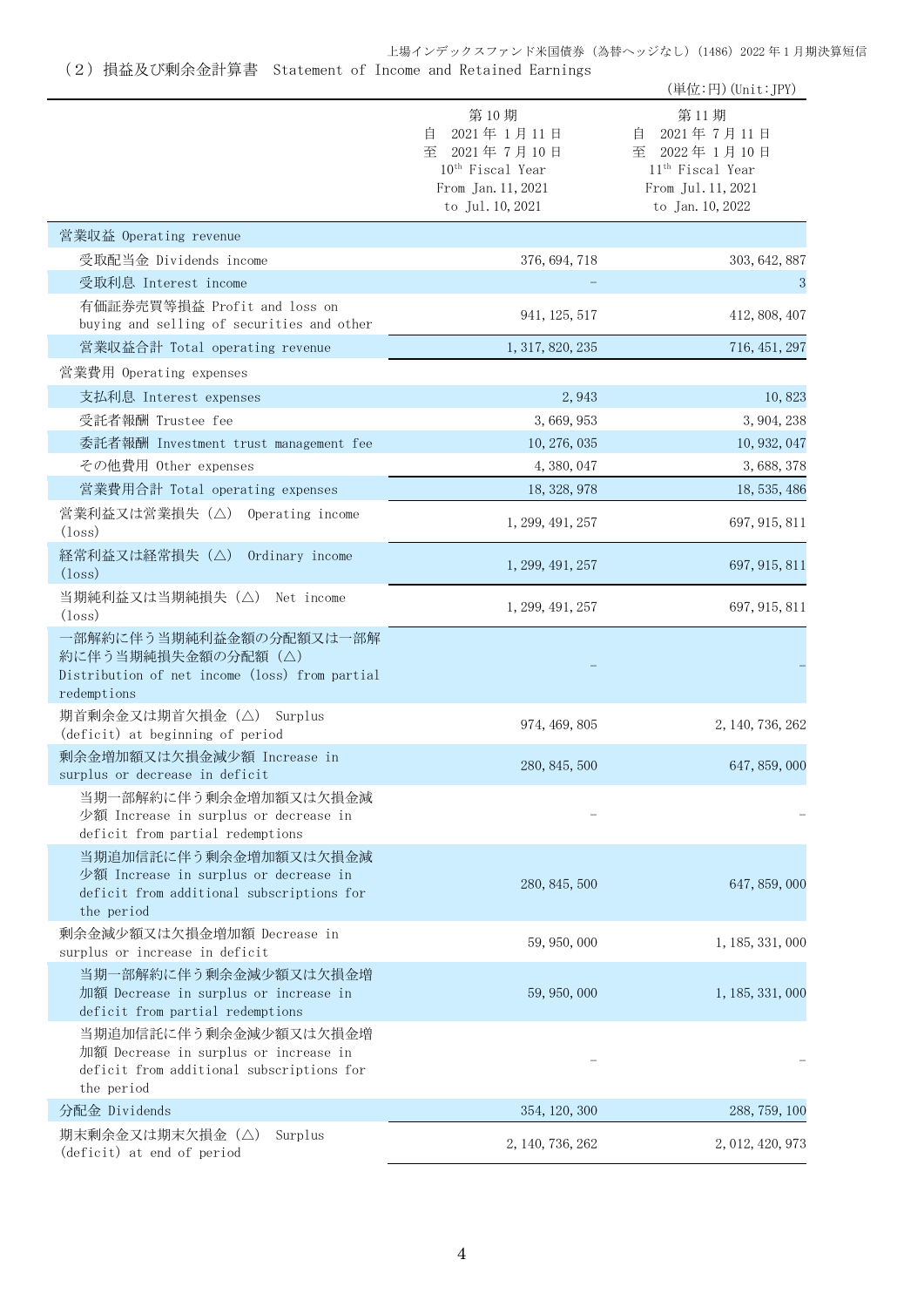# (3)注記表

(重要な会計方針に係る事項に関する注記)

| 有価証券の評価基準及び評価方法 | 投資信託受益証券                            |
|-----------------|-------------------------------------|
|                 | 移動平均法に基づき当該投資信託受益証券の基準価額で評価しております。  |
|                 | 親投資信託受益証券                           |
|                 | 移動平均法に基づき当該親投資信託受益証券の基準価額で評価しております。 |

(貸借対照表に関する注記)

|    |           | 第10期                 | 第11期                |
|----|-----------|----------------------|---------------------|
|    |           | 2021年7月10日現在         | 2022年 1月10日現在       |
|    | 期首元本額     | $23,838,000,000$ 円   | 27, 558, 000, 000 円 |
|    | 期中追加設定元本額 | $4,860,000,000$ 円    | $6,640,000,000$ 円   |
|    | 期中一部解約元本額 | $1, 140, 000, 000$ 円 | 11,900,000,000円     |
| 2. | 受益権の総数    | $1, 377, 900 \Box$   | $1, 114, 900 \Box$  |

(損益及び剰余金計算書に関する注記)

|              | 第10期             |                    |                 | 第11期                            |                    |
|--------------|------------------|--------------------|-----------------|---------------------------------|--------------------|
|              | 自 2021年1月11日     |                    | 自 2021年7月11日    |                                 |                    |
|              | 至 2021年7月10日     |                    |                 | 至 2022年1月10日                    |                    |
|              | 分配金の計算過程         |                    |                 | 分配金の計算過程                        |                    |
|              | A 当期配当等収益額       | 376, 691, 775 円    | A               | 当期配当等収益額                        | 303, 632, 067 円    |
| <sup>B</sup> | 親ファンドの配当等収益額     | $0$ $\Box$         | B.              | 親ファンドの配当等収益額                    | 0 <sub>1</sub>     |
| C.           | 分配準備積立金          | 19,879,273円        | $\mathcal{C}^-$ | 分配準備積立金                         | 24, 124, 713 円     |
| D            | 配当等収益額合計 (A+B+C) | 396, 571, 048 円    | D               | 配当等収益額合計(A+B+C)                 | 327, 756, 780 円    |
| E            | 経費               | 18, 326, 035 円     | E               | 経費                              | 18,524,663円        |
|              | 収益分配可能額(D-E)     |                    |                 | 378, 245, 013 円 F 収益分配可能額 (D-E) | 309, 232, 117 円    |
| G            | 収益分配金額           | 354, 120, 300 円    |                 | G 収益分配金額                        | 288, 759, 100 円    |
| H            | 次期繰越金(分配準備積立金)   | 24, 124, 713 円     | H               | 次期繰越金(分配準備積立金)                  | 20, 473, 017 円     |
|              | $(F-G)$          |                    |                 | $(F-G)$                         |                    |
|              | 口数               | $1,377,900$ $\Box$ | L               | 口数                              | $1, 114, 900 \Box$ |
|              | 分配金額(1口当たり)      | 257円               |                 | 分配金額 (1口当たり)                    | 259円               |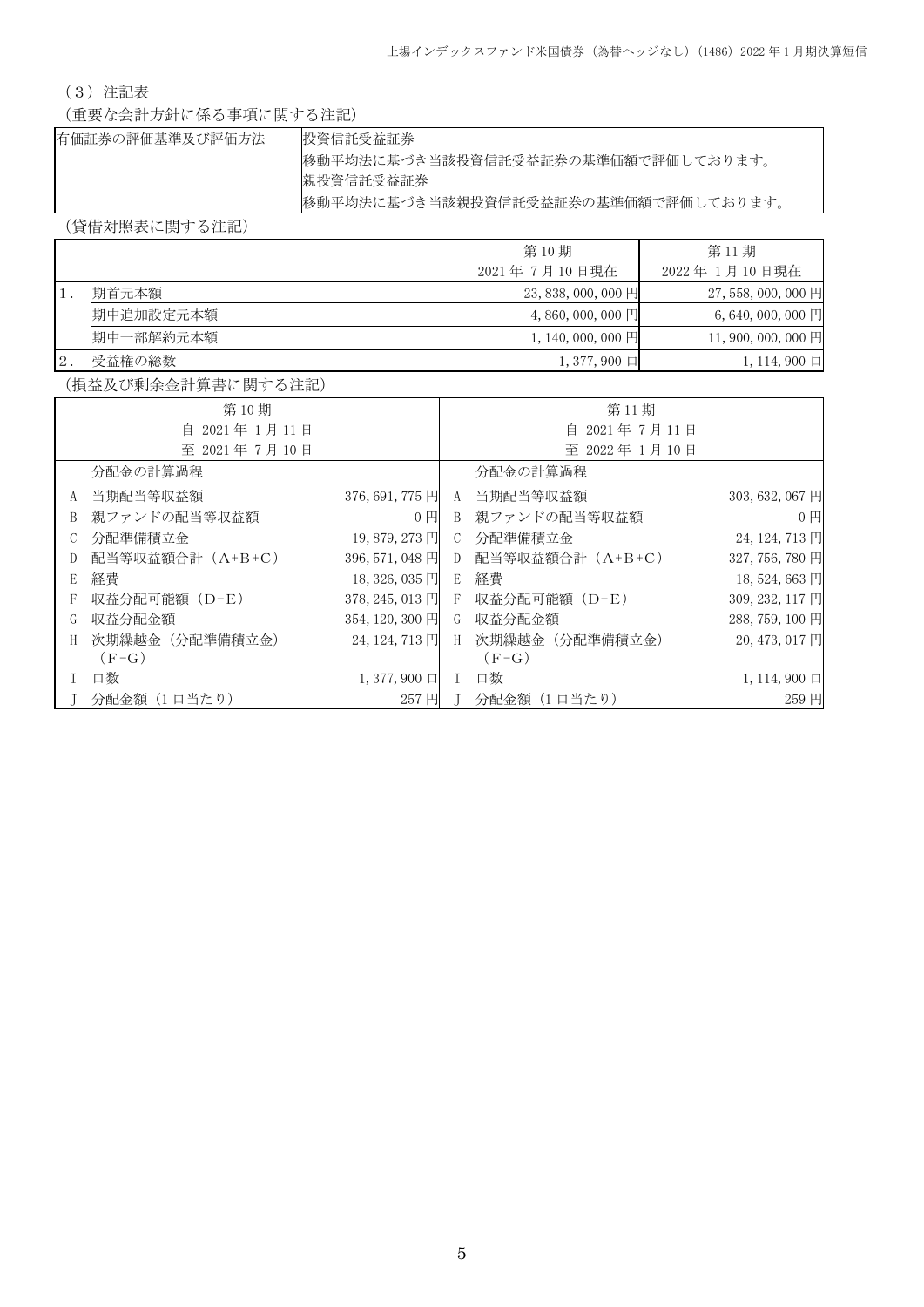(金融商品に関する注記)

## Ⅰ金融商品の状況に関する事項

|                | 第10期                                                                                                                                                                                                                                                                                         | 第11期          |
|----------------|----------------------------------------------------------------------------------------------------------------------------------------------------------------------------------------------------------------------------------------------------------------------------------------------|---------------|
|                | 自 2021年 1月11日                                                                                                                                                                                                                                                                                | 自 2021年7月11日  |
|                | 至 2021年7月10日                                                                                                                                                                                                                                                                                 | 至 2022年 1月10日 |
| 金融商品に対する取組方針   | 当ファンドは証券投資信託として、有価<br>証券、デリバティブ取引等の金融商品の<br>運用を信託約款に定める「運用の基本方<br>針」に基づき行っております。                                                                                                                                                                                                             | 同左            |
| るリスク           | 金融商品の内容及び当該金融商品に係  当ファンドが運用する主な有価証券は、<br>「重要な会計方針に係る事項に関する注<br>記」の「有価証券の評価基準及び評価方<br>法」に記載の有価証券等であり、全て売<br> 買目的で保有しております。また、主な<br> デリバティブ取引には、先物取引、オプ<br> ション取引、スワップ取引等があり、信 <br>託財産に属する資産の効率的な運用に資<br> するために行うことができます。当該有<br>価証券及びデリバティブ取引には、性質<br>に応じてそれぞれ価格変動リスク、流動<br> 性リスク、信用リスク等があります。 | 同左            |
| 金融商品に係るリスク管理体制 | 運用部門、営業部門と独立した組織であ<br>るリスク管理部門を設置し、全社的なリ<br>スク管理活動のモニタリング、指導の一<br> 元化を図っております。                                                                                                                                                                                                               | 同左            |

## Ⅱ金融商品の時価等に関する事項

|                             | 第10期<br>2021年7月10日現在                                                                                                                                                                                               | 第11期<br>2022年 1月10日現在 |
|-----------------------------|--------------------------------------------------------------------------------------------------------------------------------------------------------------------------------------------------------------------|-----------------------|
| 貸借対照表計上額、時価及びその差額           | 貸借対照表計上額は期末の時価で計上し<br>ているため、その差額はありません。                                                                                                                                                                            | 同左                    |
| 時価の算定方法                     | (1)有価証券<br>売買目的有価証券                                                                                                                                                                                                | (1) 有価証券              |
|                             | 重要な会計方針に係る事項に関する注記<br>「有価証券の評価基準及び評価方法」に<br>記載しております。                                                                                                                                                              | 同左                    |
|                             | (2)デリバティブ取引                                                                                                                                                                                                        | (2)デリバティブ取引           |
|                             | 該当事項はありません。                                                                                                                                                                                                        | 同左                    |
|                             | (3)上記以外の金融商品                                                                                                                                                                                                       | (3)上記以外の金融商品          |
|                             | 短期間で決済されることから、時価は帳<br> 簿価額と近似しているため、当該金融商<br>品の時価を帳簿価額としております。                                                                                                                                                     | 同左                    |
| 金融商品の時価等に関する事項につい<br>ての補足説明 | 金融商品の時価には、市場価格に基づく  金融商品の時価の算定においては一定の<br>価額のほか、市場価格がない場合には合  前提条件等を採用しているため異なる前<br>理的に算定された価額が含まれておりま 提条件等によった場合、当該価額が異な<br>す。当該価額の算定においては一定の前 ることもあります。<br>提条件等を採用しているため、異なる前<br>提条件等によった場合、当該価額が異な<br>ることもあります。 |                       |